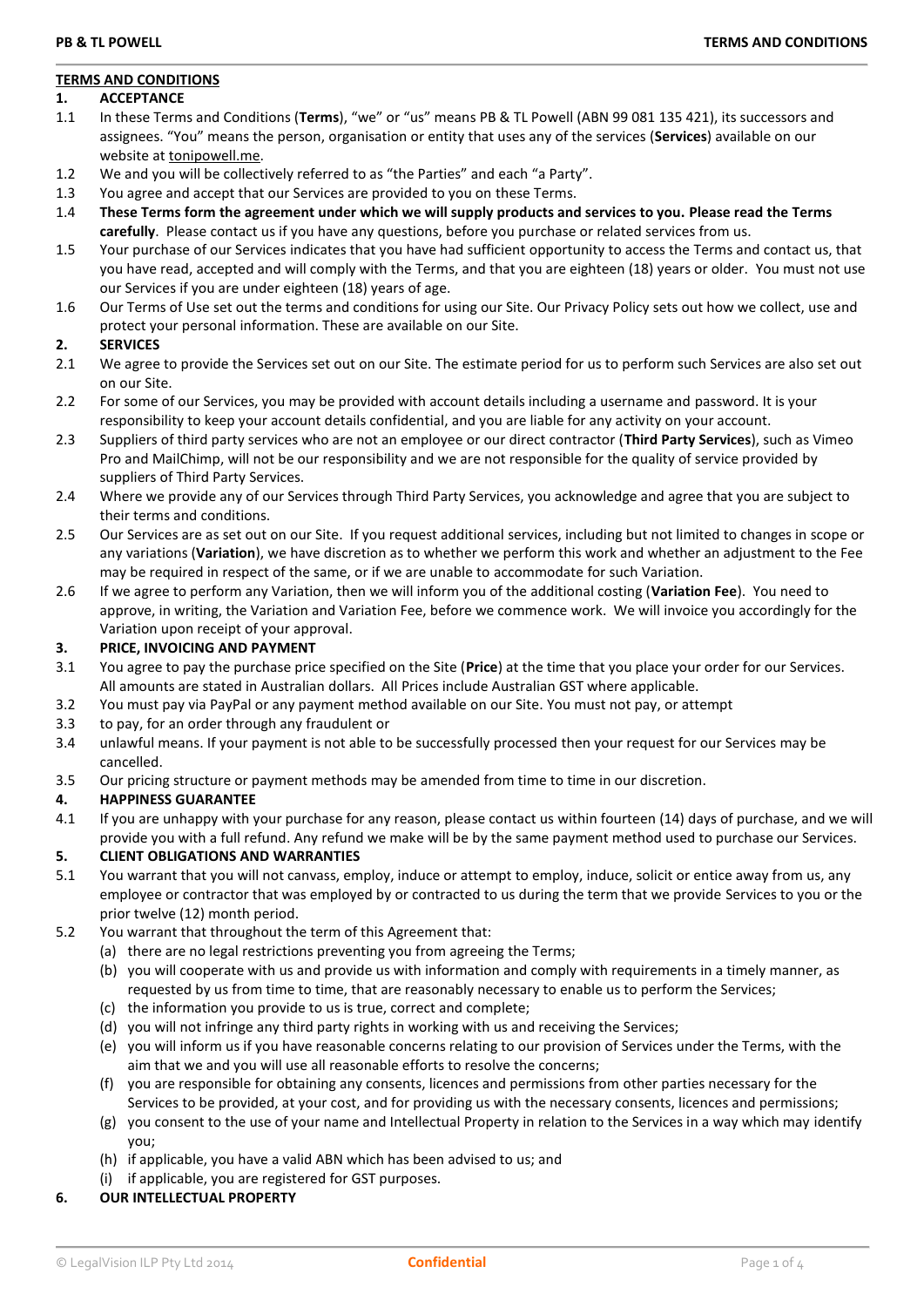- 6.1 Any of the videos, emails, training documents, and other work and materials that we provide to you in carrying out the Services contains material which is owned by or licensed to us and is protected by Australian and international laws (**Materials**). We own the copyright which subsists in all creative and literary works incorporated into our Materials.
- 6.2 You agree that, as between you and us, we own all intellectual property rights in our Materials, and that nothing in these Terms constitutes a transfer of any intellectual property ownership rights in our Materials, except as stated in these Terms or with our written permission.
- 6.3 We grant you a perpetual, irrevocable, worldwide, non-exclusive, and non-transferable right and license to use our Materials for your personal use only.
- 6.4 You must not breach our copyright or intellectual property rights by, including but not limited to:
	- (a) republishing, copying, distributing, transmitting any of the Materials;
	- (b) making any of the Materials available for public display or viewing;
	- (c) altering or modifying any of the Materials;
	- (d) creating derivative works from the Materials; or
	- (e) using our Materials for commercial purposes such as onsale to third parties.

# **7. CONFIDENTIAL INFORMATION**

- 7.1 We, including our employees and contractors, agree not to disclose your Confidential Information to any third party; to use all reasonable endeavours to protect Confidential Information from any unauthorised disclosure; only to use the Confidential Information for the purpose for which it was disclosed by you and not for any other purpose.
- 7.2 You, including your employees and contractors, agree not to disclose our Confidential Information to any third party; to use all reasonable endeavours to protect Confidential Information from any unauthorised disclosure; and only to use the Confidential Information for the purpose for which it was disclosed or provided by us to you, and not for any other purpose.
- 7.3 These obligations do not apply to Confidential Information that:
	- (a) is authorised to be disclosed;
	- (b) is in the public domain and/or is no longer confidential, except as a result of breach of these Terms;
	- (c) is received from a third party, except where there has been a breach of confidence; or
	- (d) must be disclosed by law or by a regulatory authority including under subpoena.
- 7.4 The obligations under this clause will survive termination of these Terms.

# **8. FEEDBACK AND DISPUTE RESOLUTION**

- 8.1 Your feedback is important to us. We seek to resolve your concerns quickly and effectively. If you have any feedback or questions about our Services, please contact any member of our staff. We may, at our sole discretion, offer you a partial or full refund.
- 8.2 If there is a dispute between the Parties in relation to these Terms, the Parties agree to the following dispute resolution procedure.
	- (a) The complainant must tell the respondent in writing, the nature of the dispute, what outcome the complainant wants and what action the complainant thinks will settle the dispute. The Parties agree to meet in good faith to seek to resolve the dispute by agreement between them (**Initial Meeting**).
	- (b) If the Parties cannot agree how to resolve the dispute at the Initial Meeting, any Party may refer the matter to a mediator. If the parties cannot agree on who the mediator should be, the complainant will ask the Law Society of Queensland to appoint a mediator. The mediator will decide the time and place for mediation. The Parties must attend the mediation in good faith, to seek to resolve the dispute.
- 8.3 Any attempts made by the Parties to resolve a dispute pursuant to this clause are without prejudice to other rights or entitlements of the Parties under these Terms, by law or in equity.

# **9. TERMINATION**

- 9.1 These Terms will terminate automatically at the completion of the Services.
- 9.2 Either party may terminate the Terms, if there has been a material breach of these Terms, subject to following the dispute resolution procedure.
- 9.3 We may terminate the Terms immediately, in our sole discretion, if:
	- (a) we consider that a request for a Service is inappropriate, improper or unlawful;
	- (b) you fail to provide us with clear or timely instructions to enable us to provide the Services;
	- (c) we consider that our working relationship has broken down including a loss of confidence and trust;
	- (d) for any other reason outside our control which has the effect of compromising our ability to perform the work required within the required timeframe;
	- (e) we are unable to process your payment; or
	- (f) you enter into a dispute with PayPal in relation to your payment.
- 9.4 On termination of these Terms you agree that the any payments made are not refundable to you. However, we may, at our sole discretion, and as a goodwill gesture, offer you a full or partial refund.
- 9.5 On termination of these Terms you agree to promptly return (where possible), or delete or destroy (where not possible to return), our Confidential Information and Intellectual Property, and/or documents containing or relating to our Confidential Information and Intellectual Property.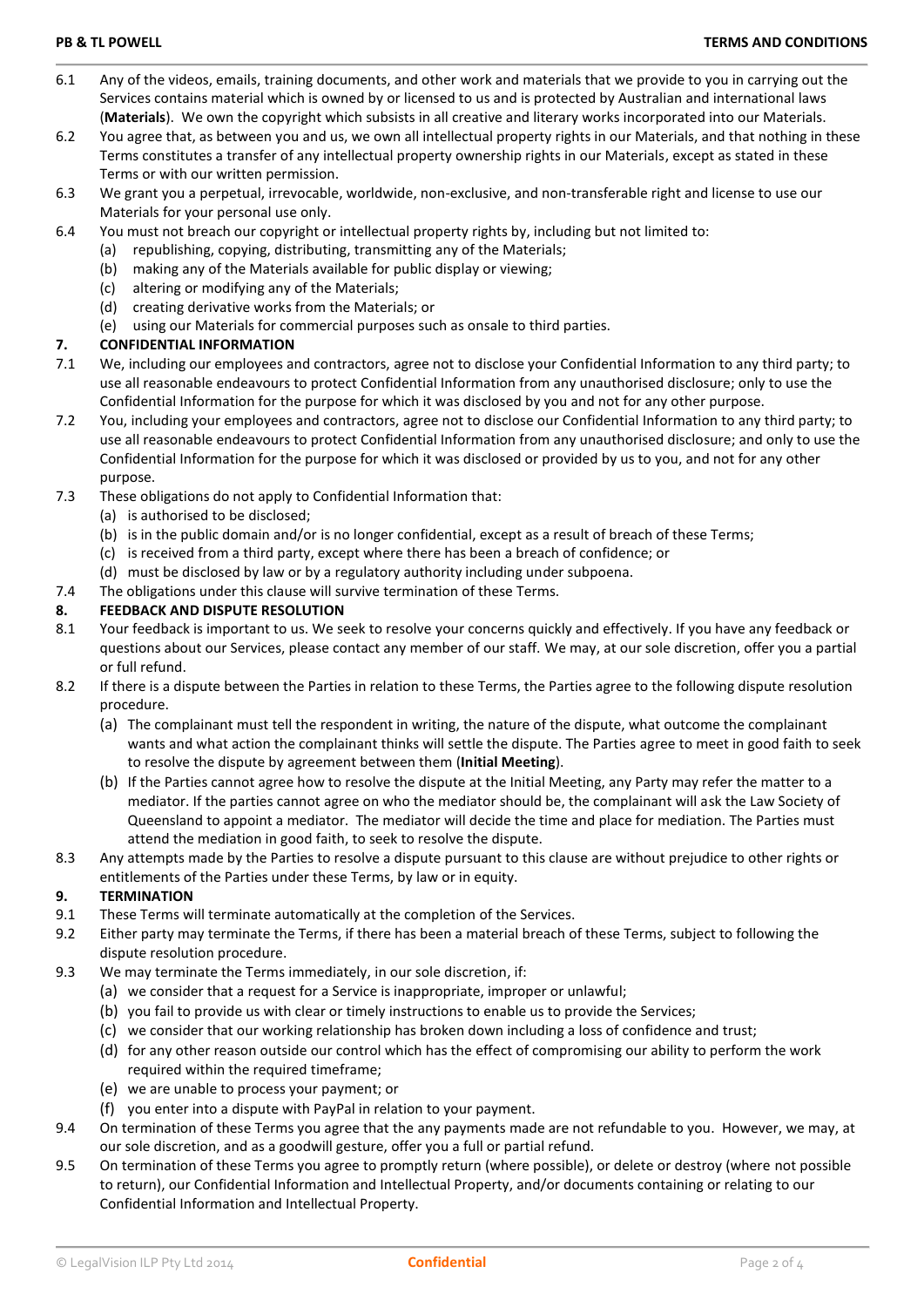- 9.6 On termination of these Terms, we agree to promptly return (where possible), or delete or destroy (where not possible to return), your Confidential Information and Intellectual Property, and/or documents containing or relating to your Confidential Information and Intellectual Property.
- 9.7 On completion of the Services, we will retain your documents (including copies) as required by law or regularity requirements. Your express or implied agreement to the Terms constitutes your authority for us to retain or destroy documents in accordance with the statutory periods, or on termination of these Terms.
- 9.8 The accrued rights, obligations and remedies of the Parties are not affected by the termination of these Terms.

## **10. LIMITATION OF LIABILITY AND DISCLAIMER**

- 10.1 **ACL**: Certain legislation including the Australian Consumer Law (ACL) in the *Consumer and Competition Act* 2010 (Cth), and similar consumer protection laws and regulations may confer you with rights, warranties, guarantees and remedies relating to the provision of Services by us to you which cannot be excluded, restricted or modified (Statutory Rights).
- 10.2 Our liability is governed solely by the ACL and these Terms. We exclude all conditions and warranties implied by custom, law or statute except for your Statutory Rights.
- 10.3 Except for your Statutory Rights, all material and work is provided to you without warranties of any kind, either express or implied; and we expressly disclaim all warranties of any kind including but not limited to implied warranties of merchantability and fitness for a particular purpose.
- 10.4 **Services:** If you are a consumer as defined in the ACL, the following applies to you: We guarantee that the Services we supply to you are rendered with due care and skill; fit for the purpose that we advertise, or that you have told us you are acquiring the Services for or for a result which you have told us you wish the Services to achieve, unless we consider and disclose that this purpose is not achievable; and will be supplied within a reasonable time. To the extent we are unable to exclude liability; our total liability for loss or damage you suffer or incur from our Services is limited to us re-supplying the Services to you, or, at our option, us refunding to you the amount you have paid us for the Services to which your claim relates.
- 10.5 **Delay:** Where the provision of Services depends on your information or response, we have no liability for a failure to perform the Services in this estimated period, which is affected by your delay in response, incomplete or incorrect information.
- 10.6 **Referral:** On request by you, we may provide you with contact details of third party specialists. This is not a recommendation by us for you to seek their advice or to use their services. We make no representation or warranty about the third party advice or provision of services, and we disclaim all responsibility and liability for the third party advice or provision of services, or failure to advise or provide services.
- 10.7 **Liability:** To the extent permitted by law, we exclude all express or implied representations, conditions, guarantees, warranties and terms relating to the Services and this agreement, except those set out in this agreement, including but not limited to:
	- (a) implied or express guarantees, warranties, representations or conditions of any kind, which are not stated in the Terms;
	- (b) our Services being unavailable; and
	- (c) any loss, damage, costs including legal costs, or expense whether direct, indirect, incidental, special, consequential and/or incidental, including loss of profits, revenue, production, opportunity, access to markets, goodwill, reputation, use or any indirect, remote, abnormal or unforeseeable loss, or any loss or damage relating to business interruption, or otherwise, suffered by you or claims made against you, arising out of or in connection with the inability to access or use the Services, and the late supply of Services, even if we were expressly advised of the likelihood of such loss or damage.
- 10.8 **Not medical advice disclaimer:** You agree that any information, insights or guidance contained in our Site, Services or Materials is not an attempt to practice medicine or provide medical advice. It is not to be used or relied on for any diagnostic or treatment purposes. Use of our Site, Services or Materials does not establish a doctor-patient relationship. The Materials should not be used as a substitute for professional diagnosis and treatment. Any health information in our Site, Services or Materials, is provided simply for your convenience. The Site, Services and Materials are intended for general information purposes only. They do not take into account your own personal circumstances. They are not intended to be advice, they are not intended to be relied upon and they are not a substitute for professional medical advice based on your personal circumstances.
- 10.9 **Not healthcare disclaimer**: The Site, Services and Materials may support the relationship between you and your healthcare provider, but are not intended to replace it. They should not be used as a substitute for professional diagnosis and treatment. If you suffer from any health conditions please consult with your health practitioner.
- 10.10 You are solely responsible for determining the suitability of any of our Services, and your reliance on any information that is provided to you through our Site, Services or Materials are at your own risk.
- 10.11 This clause will survive termination of these Terms.

# **11. INDEMNITY**

- 11.1 You are liable for and agree to indemnify, defend and hold us harmless for and against any and all claims, liabilities, suits, actions and expenses, including costs of litigation and reasonable legal costs, resulting directly or indirectly from:
	- (a) any information that is not accurate, up to date or complete or is misleading or a misrepresentation;
	- (b) any breach of these Terms; and